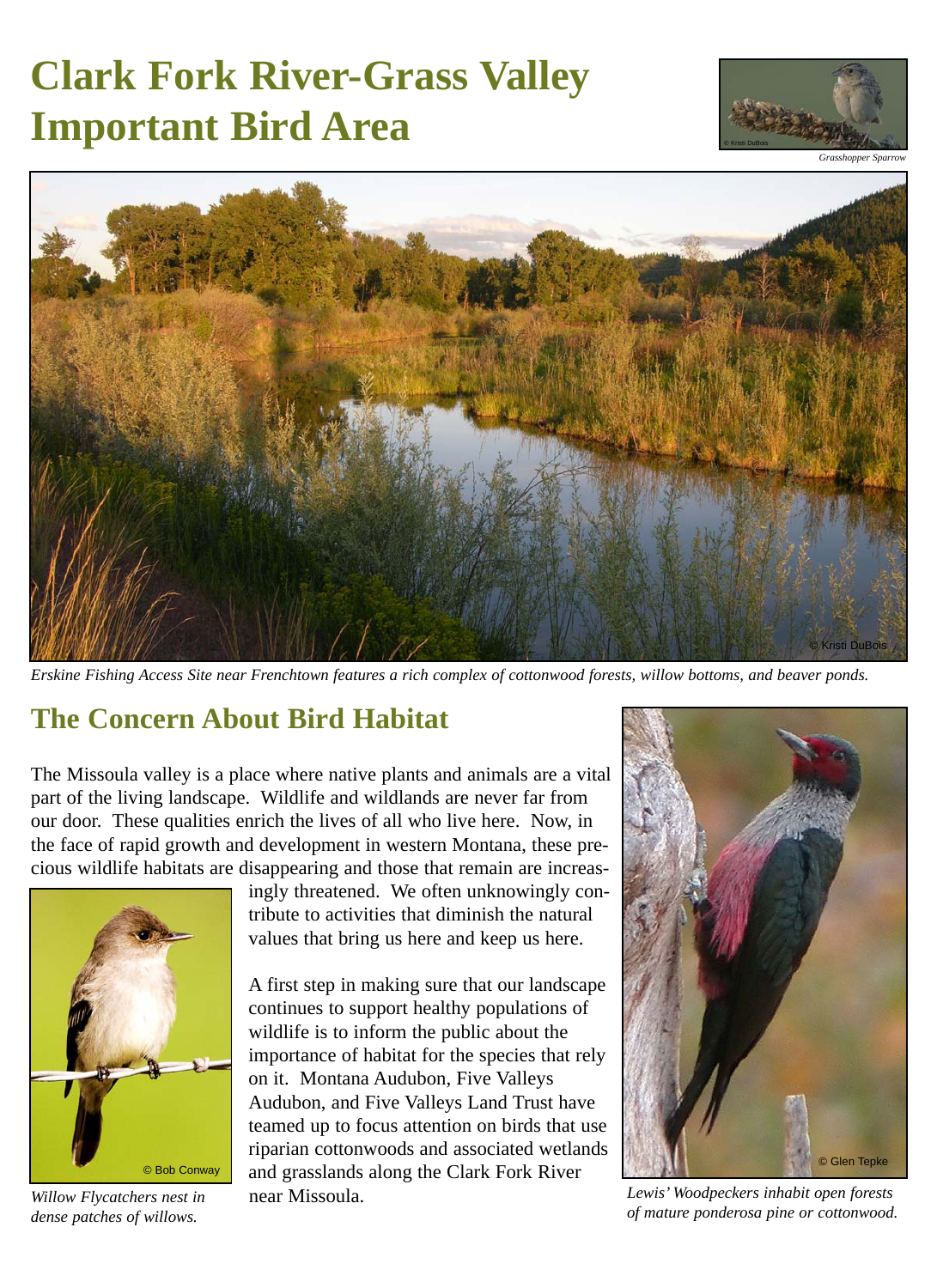Riparian areas and wetlands occupy less than 4% of Montana's land area, yet they are used by more than 80% of the bird species found in the state during all or part of the year. Cottonwood riparian forests are especially important in that no other habitat in the West supports a higher diversity of breeding birds, and many species that breed in other habitats forage in cottonwoods during migration. It is also a habitat that is under threat from a variety of sources. For example, interruption of natural flooding regimes from dams can inhibit the recruitment of young cottonwoods, as can overgrazing by livestock, deer, and elk. Invasion of exotic trees and grasses that out compete cottonwood seedlings is also a problem in some areas.

Not surprisingly, riparian cottonwoods and wetlands have been identified as "Tier I" priority habitats by Montana Audubon and as "Community Types of Greatest Conservation Need" by Montana Fish, Wildlife and Parks. The high use of these habitats by birds, their natural scarcity, and the threats to their existence make riparian cottonwoods and wetlands critical components in the conservation of native birds in Montana and elsewhere in the West.



*Lazuli Buntings live in shrubby areas surrounded by grasslands.*

*The Clark Fork River-Grass Valley Important Bird Area west of Missoula, Montana encompasses city, state, federal, and private lands including lands protected by conservation easements.*

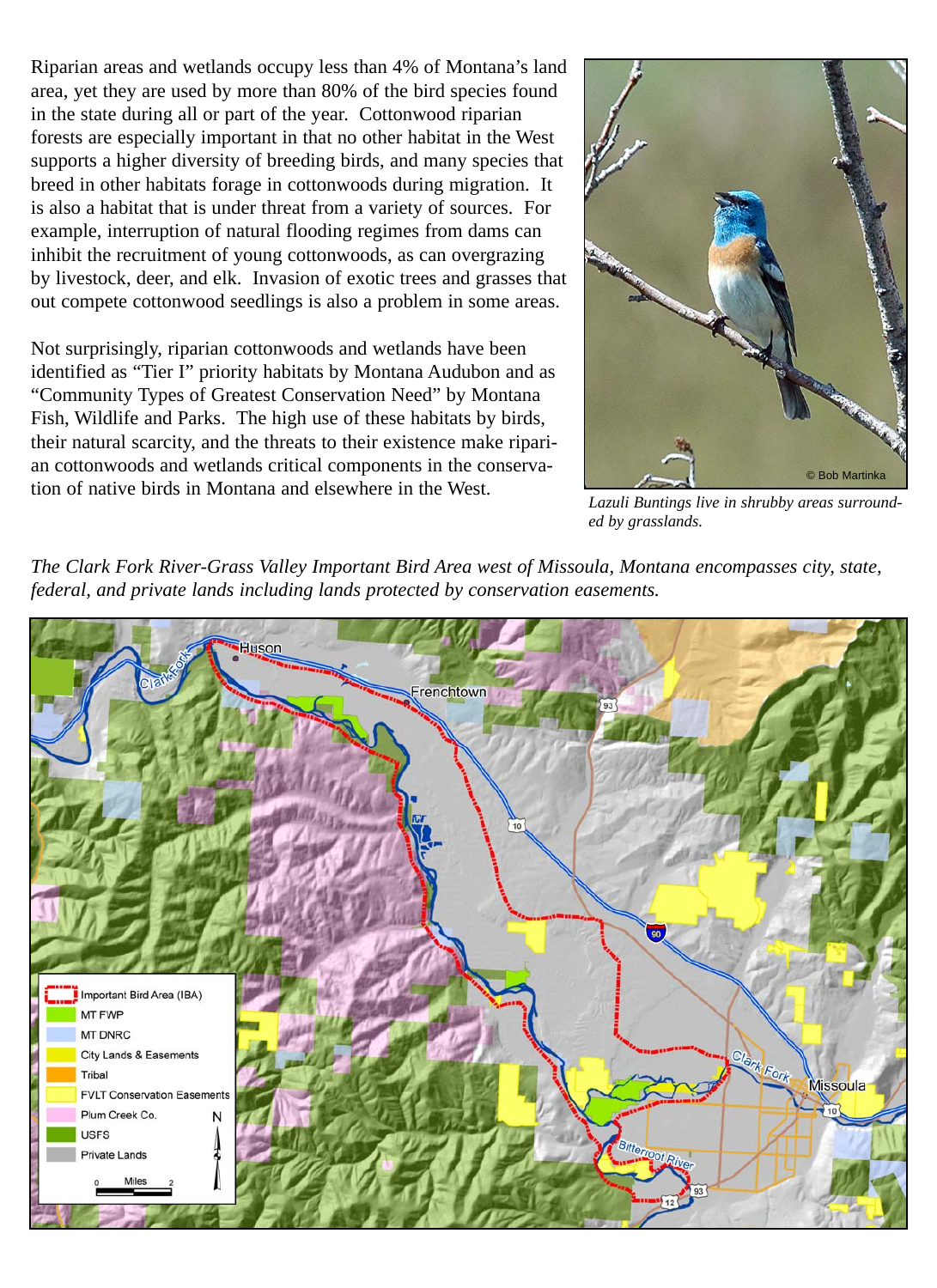### **The Important Bird Areas Concept**

Since 2002, Five Valleys Audubon volunteers have monitored breeding birds on private lands (wetlands, grasslands and shrubby draws) in Grass Valley. In 2003 and 2004, these surveys were expanded to include three tracts of cottonwood gallery forest along the Clark Fork River between Kelly Island and Huson. We also monitored birds at the Smurfit-Stone Container mill near Frenchtown. The purpose of the work was to gather information to nominate this section of the river corridor as an Important Bird Area, or "IBA." The IBA program is a global initiative to identify a network of sites that are critical for the conservation of birds. Since 1995, the National Audubon Society has taken the lead role in implementing the program in the U.S., and Montana



*Hooded Mergansers use tree cavities formed by woodpeckers in large cottonwood trees for nesting.*

Audubon directs the program in our state. IBAs help focus attention on habitats but are not legally binding and convey no regulatory authority. The concept is simple: identify areas that sustain healthy populations of birds (usually species of conservation concern), then focus attention on these sites to encourage conservation through habitat management, conservation easements, or other protective measures. Informing landowners about various conservation options is an important part of the process. By focusing attention on areas that have high value for birds, the IBA program can help set conservation priorities and contribute significantly to bird conservation over large areas.



*Bald Eagles require mature stands of cottonwood, ponderosa pine, Douglas-fir, or western larch for nesting and roosting.*